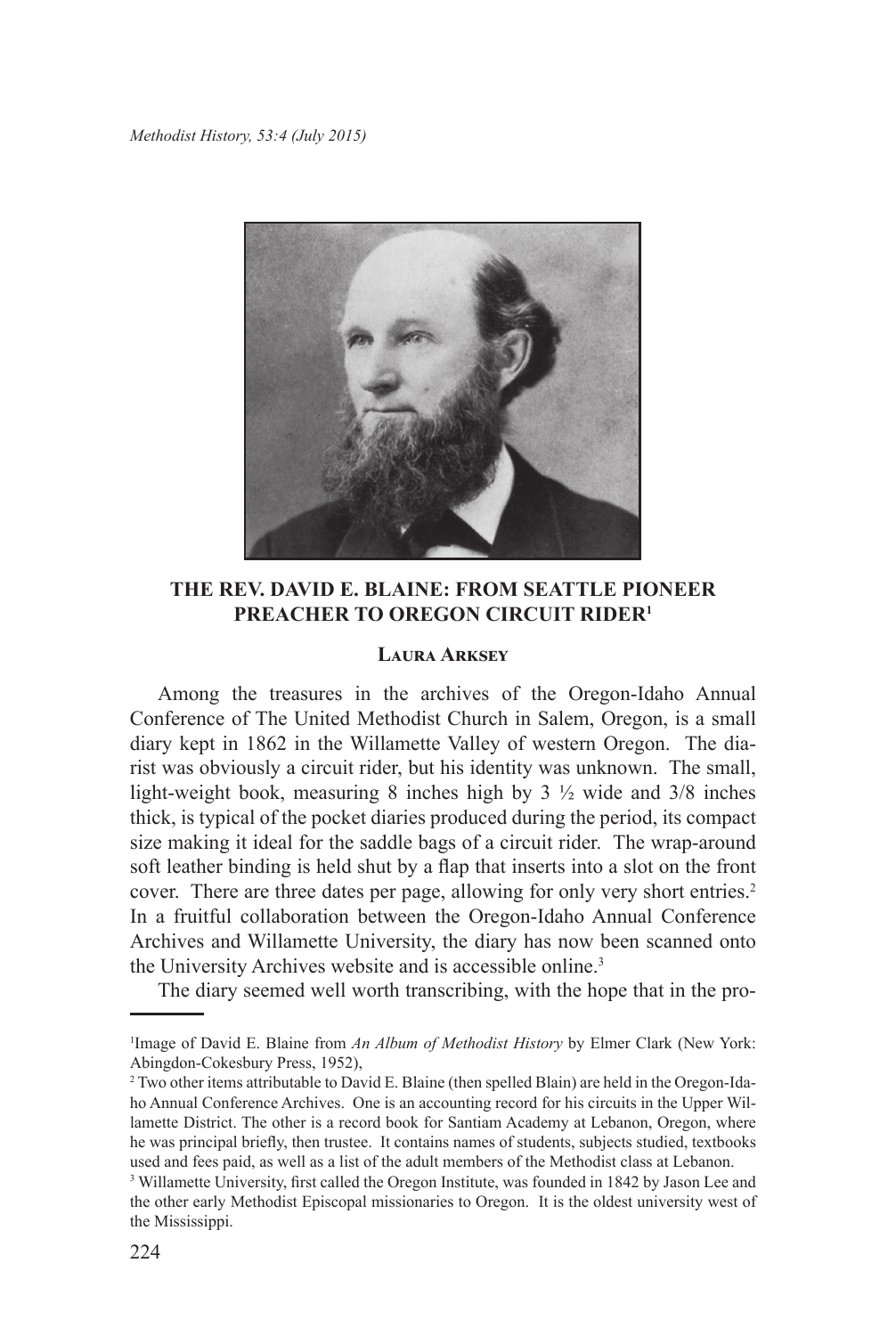cess, the diarist's identity would emerge. It did. The first clue was a reference to taking "Mrs. B" in the buggy. As all the other Methodists are referred to in the diary as "Brother" or "Sister," it seemed likely that Mrs. B would be the wife of the diarist. Then a definitive clue leaped out on April 27, 1862, when the diarist "Got up about 5 o'clock AM & in about an hour Blain *minimus natura* was introduced to the light of this world."<sup>4</sup> This terse note recording the birth of a baby provides the first appearance in the diary of the name "Blain." The 1862 *Minutes of the Oregon Annual Conference of the Methodist Episcopal Church* list a "D. E. Blain," who had been ordained deacon in the East Genesee Conference of New York State in 1853, as currently residing in Lebanon, Oregon, and serving as a preacher and presiding elder in the Upper Willamette District.<sup>5</sup>

As serendipity would have it, the volunteer transcribing the diary had recently moved to Salem, Oregon, from Washington State, where she had long been interested in regional history. Immediately she began to wonder if D. E. Blain could be the same person as the Rev. David E. Blaine, a renowned pioneer of early Seattle who arrived in 1853, two years after the founders. This proved to be the case. Yet even without this positive identification, the diary would be important for the glimpse it provides of a Methodist circuit rider's life and ministry in Oregon. In fact, some of its brief entries suggest tantalizing possibilities for further research.

That the circuit-riding D. E. Blain of the Oregon diary was the pioneer preacher David E. Blaine of Seattle is confirmed by numerous sources. The 1860 Census of Linn County, Oregon, shows a David E. Blain, Methodist clergyman, with a wife "Catherine" [*sic*] and son John, who was born in Washington Territory. These names all match documentation of the family of David E. Blaine of Seattle. The couple eventually had two sons, John and Edward, whose names match the "Johnny" and "Eddie" in the diary. Two days after Eddie's birth in Lebanon, Oregon, the diarist mentions writing a letter to "Mother Paine." Catharine Blaine's maiden name was Paine. Furthermore, the time and place of D. E. Blain's ordination, as listed in the *Oregon Conference Minutes*, match documentation relating to David E. Blaine of Seattle.

For obscure reasons the spelling of the name later changed from Blain to Blaine. This essay will use the spelling "Blaine" except when quoting from the diary. Furthermore, there is confusion over Catharine's name, which is spelled "Catherine" in some sources. The spelling on the Blaine headstone in Seattle's Mount Pleasant Cemetery is "Catharine." She signed her letters as Kate, the name that David used for her in the diary.

David Edwards Blaine was born March 5, 1824, in Varick, Seneca County, New York. He attended local schools, then Seneca Falls and Waterloo acad-

<sup>4</sup> David E. Blaine, Diary, Archives of the Oregon-Idaho Annual Conference of The United Methodist Church, Salem, Oregon.

<sup>5</sup> For Blaine's appointments during the Oregon period, see *Minutes of the Oregon Annual Conference of the Methodist Episcopal Church* for the years 1856 through 1862.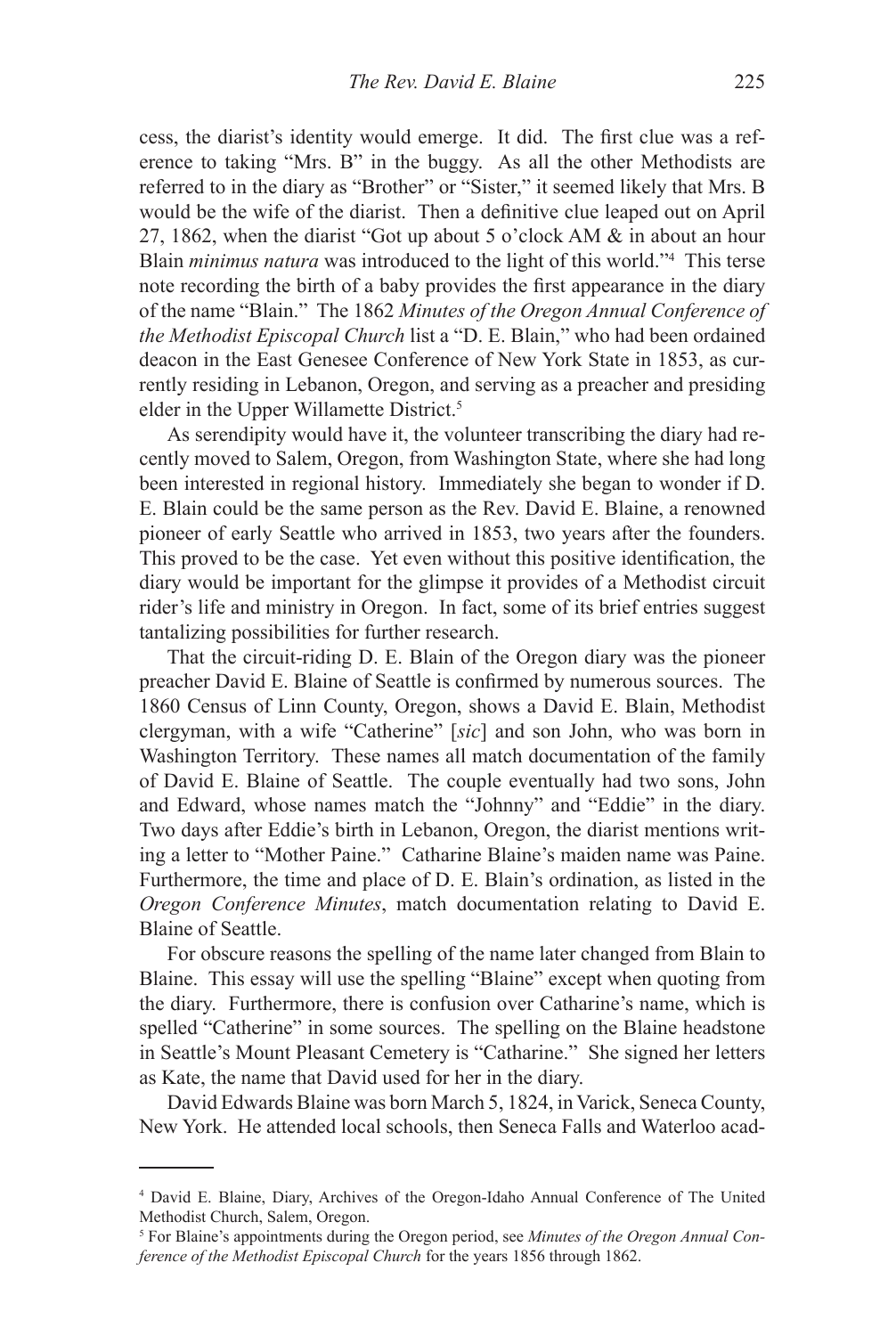emies. He was converted at the age of 18, stating in a brief autobiography:

During a brief season of revival in the church on the corner opposite my father's farm, I was the first one of about 20 of my associates to go to the altar to seek religion, the others following in rapid succession. Soon after I united with the M. E. Church of which I still continue a member, loving her doctrines and valuing highly her blessings."<sup>6</sup>

He earned an undergraduate degree at Hamilton College in Clinton, New York, and a seminary degree at Auburn Theological Seminary, originally founded by Presbyterians in Auburn, New York. 7

Catharine Paine Blaine was born on December 14, 1829, in Amenia, New York, to a family of ardent abolitionists. As a young woman, she also adopted the cause of women's rights, signing the Declaration of Sentiments and Resolutions, the product of the historic 1848 Women's Rights and Suffrage Convention in Seneca Falls, New York. She brought these commitments with her to the Northwest.<sup>8</sup>

David and Catharine Blaine were married on August 11, 1853, in Seneca Falls, New York. David was ordained on August 24. On October 5, they set forth on the arduous journey to Seattle by ship and overland via the Isthmus of Panama, arriving on November 26, 1852.<sup>9</sup> In 1855, Blaine organized the town's first church of any denomination, and his wife Catharine became Seattle's first teacher. In their honor, a street, a school, and a church bear the name "Blaine."<sup>10</sup> Their voluminous and articulate letters (later published)<sup>11</sup> to family in New York recount the journey and their years in Seattle and Oregon. These letters would become a major source for the study of pioneer Seattle. The letters written from Oregon greatly expand the brief entries of the diary, which is mainly a record of religious work and travels, weather, farming chores, expenditures, clergy colleagues, local people, and a few family matters.

<sup>6</sup> David Blaine and Catharine Blaine, *Letters and Papers of Rev. David E. Blaine and His Wife Catharine: Seattle 1853-1856, Oregon 1856-1862* (Historical Society of the Pacific Northwest Conference of the Methodist Church, 1963), 207. This collection is based on a 1932 copy of the letters made by Edward Linn Blaine, second son of David and Catharine Blaine, who then donated the originals to the University of Washington Library Special Collections. Ms Collection No. 4611. Blaine's autobiography is appended to the letters.

<sup>7</sup> *Letters*, 1963, 207-208. See also the Richard Seiber, "David E. Blain: The Methodist Church in Washington, 1853-1861," *Methodist History* (April, 1963): 1-17. This article, based on the letters, also contains biographical information.

<sup>8</sup> Shanna Stevenson, *Catharine Paine Blaine*. This well-researched online PDF essay contains information on both of the Blaines. http://www.washingtonhistory.org/files/library/blaine-narrative.pdf.

<sup>9</sup> *Letters*, 20-37, recount this journey.

<sup>10</sup> Junius Rochester, "Blaine, David and Catharine Paine Blaine," *Historylink: The Free Online Encyclopedia of Washington State History*. http://www.historylink.org/index.cfm?Display-Page=output.cfm&file\_id=1447.

<sup>&</sup>lt;sup>11</sup> Quotations in this essay are from the 1963 version of the letters cited above. See also a later published version, David Blaine and Catherine [*sic*] Blaine, *Memoirs of Puget Sound*, edited by Richard A. Seiber (Fairfield, WA: Ye Galleon Press, 1978). This title is misleading, as the book also contains letters from New York State and Oregon.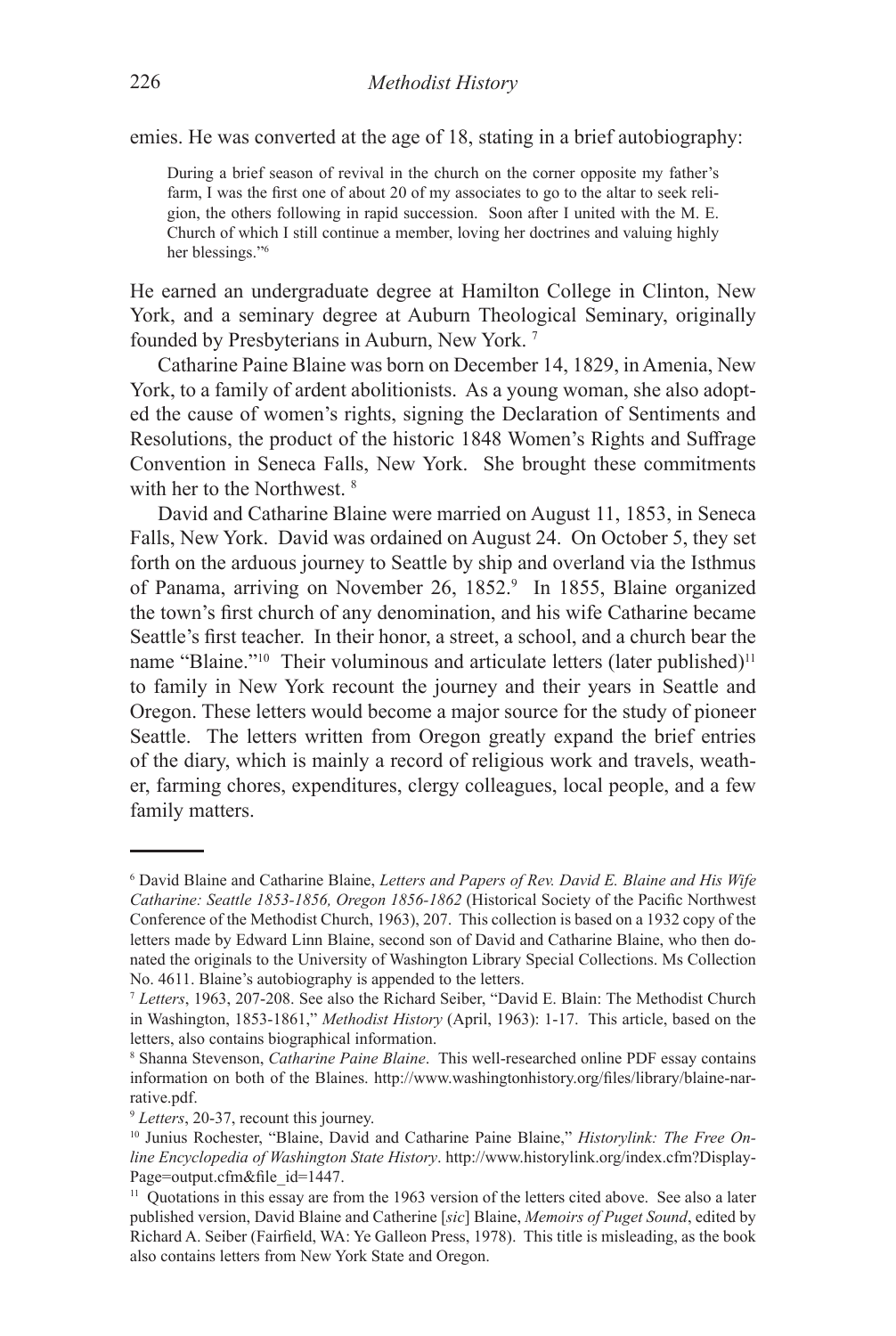

Photograph of "First Methodist Church, the pioneer church in Seattle. Image from *An Album of Methodist History* by Elmer Clark (New York: Abingdon-Cokesbury Press, 1952),

In keeping with the Methodist Episcopal policy of moving clergy roughly every two years, in March of 1856, David Blaine was transferred from Seattle to Portland. The Oregon in which he arrived was far different from the wilderness that greeted the Rev. Jason Lee and his small team of Methodist Episcopal missionaries in 1834. This effort was largely in response to the account published on March 1, 1833, in the popular and influential Methodist magazine, *Christian Advocate and Journal*, telling of four Indians (at least one Flathead, the others probably Nez Perce) who had walked to St. Louis in 1831 to express their desire for the "white man's book" to General William Clark, of Lewis and Clark fame who, by then, was Superintendent of Indian Affairs in the Missouri River Country.12

The inspiring story gained traction as it was reprinted in other religious journals in the United States and Europe, and the Methodist Episcopal Mission Board had no trouble raising money to support an Indian mission.<sup>13</sup> After initial efforts to minister to the Indians, Lee and his successors (Lee died in 1845) soon realized the need to refocus the mission on the settlers coming into the region. There were two major reasons: the Indian population had been greatly reduced by illnesses brought by the earlier fur traders and other whites, and those who survived showed little enthusiasm for the missionaries' religion, civilization and agriculture.<sup>14</sup> The opening of the

<sup>12</sup> *Christian Advocate and Journal* 7.27 (March 1, 1833): 105.

<sup>&</sup>lt;sup>13</sup> Although the original intent was to work among the Flatheads, who proved to be located in Western Montana near an area of the Great Plains often rife with intertribal warfare, the missionaries settled instead in the Willamette Valley of present Oregon.

<sup>14</sup> Thomas Yarnes, *A History of Oregon Methodism* (Printed by the Parthenon Press for the Oregon Methodist Conference Historical Society, 1957). For a concise, very informative account of the mission endeavor, see Nancie Peacocke Fadeley, "The Methodist Mission in Oregon," *Oregon Humanities* (Summer, 1994): 9-15.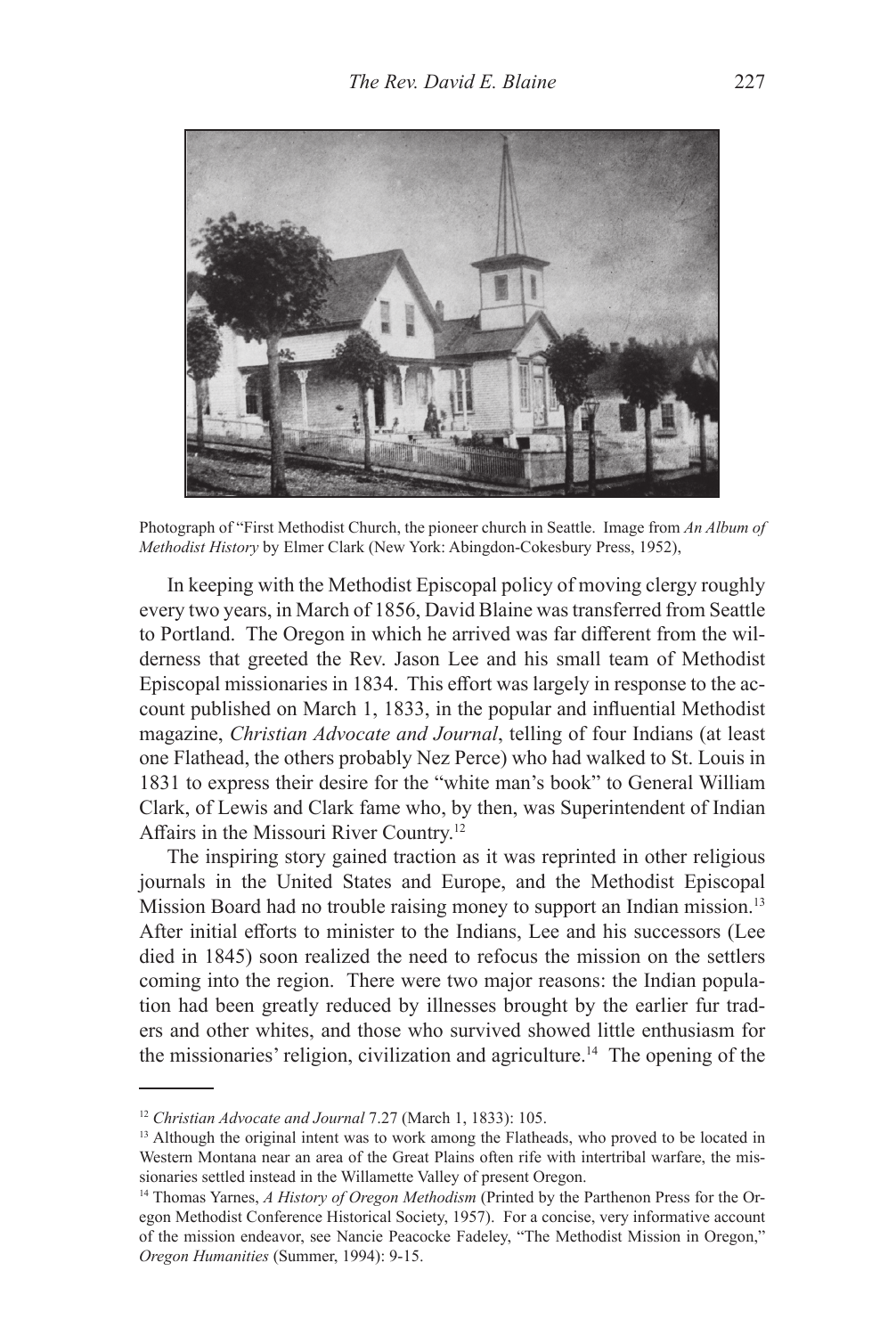Oregon Trail in the 1840s and the availability of homesteads through the Oregon Donation Land Act of 1850 brought floods of pioneers, many of them Methodist, to the fertile Willamette Valley. By David Blaine's time, it was a prosperous agricultural area.

In a letter of March 19, 1856, Blaine expressed enthusiasm for what he found in Portland:

Here is a large society, which is continually increasing by accessions from the country. Here we have a house as comfortable as our own was . . . . We are in a place of safety and where we are not subject to anxiety. We have enough to employ both head and heart and many advantages of society and privileges of which we were deprived in Seattle  $\ldots$ .<sup>15</sup>

They obviously found Portland to be a safer, larger and more "civilized" town than the newer Seattle, whose settlers Catharine sometimes disparaged in her letters*.* 

There were reasons for the Blaines to feel more secure in Portland. Shortly after his arrival in Seattle, David had pronounced: "The Indians are at best but a poor degraded race, far inferior to even the lowest of those among us . . . . However, they are fast passing away and will soon disappear."<sup>16</sup> In December, 1854, Washington Territorial Governor Isaac Stevens had begun negotiating coercive treaties for the removal of Indians to reservations. The delay in immediate results in the Seattle area had caused David to complain on February 5, 1855: ". . . [W]e are blest with the presence, dwelling, noise, filth, vileness and all manner of obscenity of more Indians than ever before*."*<sup>17</sup>

On January 24, 1856, the *Christian Advocate and Journal* published an article in which Blaine described casualties of Indian attacks that occurred south of Seattle in late 1855:

The Indians have committed in this vicinity some of the most barbarous murders ever recorded in the annals of Indian warfare. Peaceable and unoffending citizens have been shot down . . . their bodies stripped, and left most shockingly mangled . . . . Meanwhile, [the] government has been making extensive preparations for punishing the savage miscreants  $\dots$ .<sup>18</sup>

Catharine and her new baby were among the women and children who took shelter aboard the American sloop of war USS *Decatur* during the hostilities of January, 1856. There is no evidence that Blaine saw any connection be-

<sup>15</sup> *Letters*, 122.

<sup>&</sup>lt;sup>16</sup> The letter containing this quotation was written on December 20, 1853. It does not appear in either of the published versions of the letters. It is quoted here from Frederick A. Norwood, "Two Contrasting Views of the Indians: Methodist Involvement in the Indian Troubles in Oregon and Washington," *Church History* 49.2 (June, 1980): 180. Norwood was working from a typescript version at the Huntington Library prepared or instigated by Thomas W. Prosch, a Seattle newspaper man and historian who died in 1915. In this article, Norwood contrasts the views of David Blaine with those of Methodist layman John Beeson, an immigrant from England who championed the cause of the Indians.

<sup>17</sup> *Letters*, 98.

<sup>18</sup> D. E. Blain, "Washington Territory," *Christian Advocate and Journal* 31.4 (January 24, 1856): 13.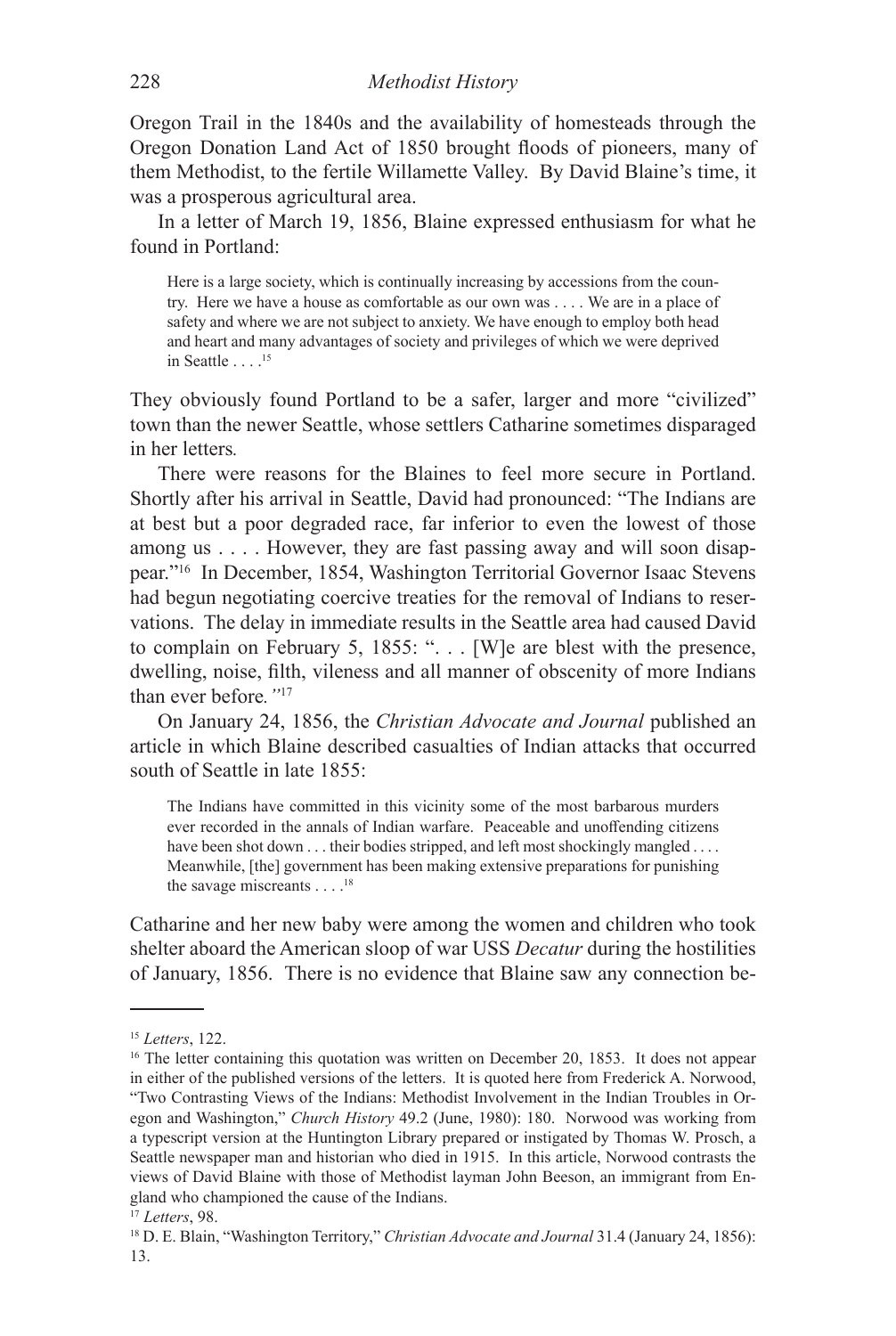tween the removal treaties—and white incursion generally—and the ensuing violence.

There was another reason Blaine would find Oregon more congenial than Seattle. In spite of the help he received from the Denny family and a few others in founding a church there, he had discovered most of the Seattle settlers "far from yearning for the gospel, to be quite indifferent to it."<sup>19</sup> As the diary and letters show, in Portland and the Willamette Valley, he would enjoy being part of a cadre of established and respected clergy ministering to settlers who were more responsive to Methodism.

After Portland, Blaine served in several other western Oregon locations. His last assignment before being appointed a circuit-riding presiding elder was a brief tenure as principal of Santiam Academy, a school in Lebanon, Linn County, founded in 1853. Patterned after academies in the East, it was one of several such private schools the Methodist pioneers of western Oregon established to educate their children.<sup>20</sup> Of his posting as principal, Catharine wrote to her parents on August 15, 1859:

I can scarcely express to you my regrets at the appointment. It is a good school, pleasantly located, but I know Mr. B's unfitness for such a situation. I can hardly consent to go. I know he cannot sustain himself, and to have the school run down will hurt me terribly. I find there is a great deal of dissatisfaction among the preachers' wives about the appointments.<sup>21</sup>

Blaine shared his wife's misgivings about his suitability for the position and tried unsuccessfully to decline. However, the attractive village of Lebanon appealed to him, plus, he wrote home: "It has no grog shops and the people are nearly all Methodists."<sup>22</sup>

Santiam Academy students from outside the town of Lebanon boarded with local families, including the Blaines, who continued to board students after David was no longer principal. Although this arrangement was financially advantageous, it presented challenges for Catharine. On February 16, 1862, she wrote: "The income we receive from our boarders has enabled us to meet our expenses this winter but I think we shall not keep them much longer if we can help it. It makes me more work and care than I want, and the influence of the younger girls over Johnny is bad, they are so quarrelsome."23

In mid-1861, Blaine was relieved of his position as principal of Santiam Academy but continued as trustee and performed many chores for the school, including hauling wood. At that point, he became the presiding elder for the "Upper Wallamet" District ("Willamette" was then spelled "Wallamet." Since the Willamette River flows north into the Columbia, "Upper" meant the central and southern portions of the valley.) Blaine's district consisted of several circuits comprising eleven scattered charges with a membership

<sup>19</sup> Norwood, 179.

<sup>20</sup> Santiam Academy file, Archives of the Oregon-Idaho Annual Conference of The United Methodist Church, Salem, Oregon.

<sup>21</sup> *Letters*, 174.

<sup>22</sup> *Letters*, 175.

<sup>23</sup> *Letters*, 197.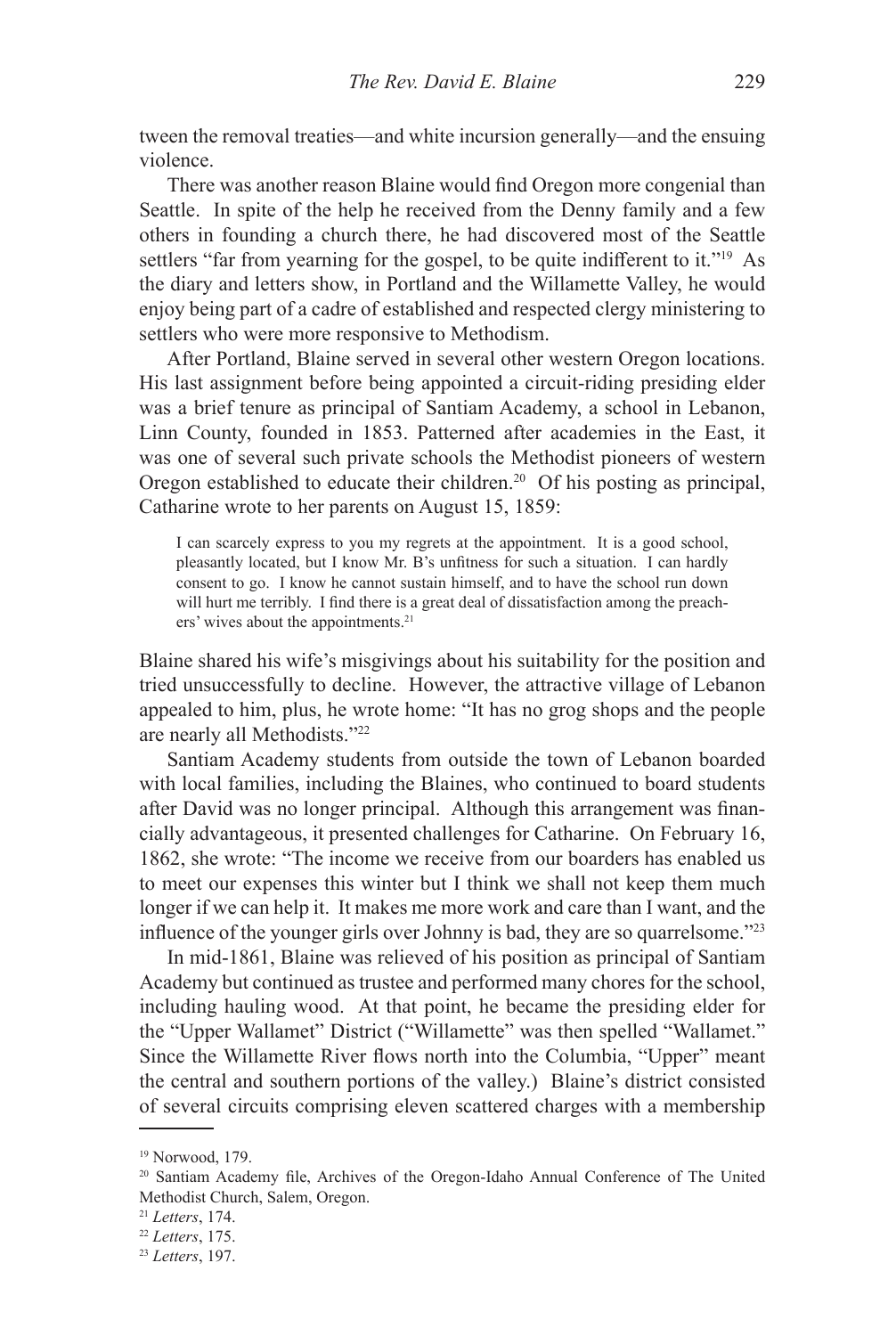of 873.<sup>24</sup> Few communities in the Willamette Valley were large enough to support a located minister, hence the need for a circuit-riding presiding elder such as Blaine. From his home base at Lebanon, he rode these circuits: preaching, holding love feasts,<sup>25</sup> administering communion, and conducting the Quarterly Conferences, for which his "allowance" was \$650. Although Blaine's diary begins January 1, 1862, his itineracy had started roughly six months earlier, leading to speculation that he may have kept a diary for 1861 or possibly other years. Diary-keeping was, after all, part of the "method" of Methodism.

On November 7, 1861, Catharine wrote: "Next Sunday finishes his first quarter [as presiding elder] on the district. He will have traveled over 1,000 miles and preached 32 sermons . . . . He is not at home any time more than three days in the week, some weeks only two, and after the roads get bad, will stay away over two or three Sabbaths . . . . "<sup>26</sup> It is difficult to know the exact distances Blaine rode from village to village on his circuits. By today's roads, the distance from his home at Lebanon to Salem is thirty-six miles and to Corvallis is nineteen miles. Beyond his district, from Lebanon to Oregon City or Portland, to which he often journeyed on conference business, the present distances are seventy-eight and eighty-two miles respectively. The diary shows him traveling mostly by horseback but occasionally by buggy. He kept meticulous records of purchases and travel expenses, including tolls, usually ranging from ten to twenty-five cents, for ferries on which he crossed the Willamette and its tributaries.

Of course local Methodists always provided lodging and meals for the circuit rider and feed for his horse. The entry for March 27 is typical, although Blaine's horse Fanny had to get along without her oats: "Started for Bro Millers [Blaine never used apostrophes] . . . . Took dinner at Bro Kirks ... Came on to Bro Wiegers—stayed all night. He had no feed but wheat & bran—hard wind & muddy. Left Wesleys sermons at Bro Wiegers for which he is to pay \$2.00."**<sup>27</sup>**

David Blaine's actual period of circuit riding was short and relatively easy compared to the heroics of earlier circuit riders. By the time of his diary, conditions of travel in western Oregon, with the proliferation of roads and ferries, had improved considerably. The Rev. William M. Roberts, who had arrived in 1847 to become Superintendent of the Oregon-California Conference, covered a vast wilderness terrain on foot or horseback and by

<sup>&</sup>lt;sup>24</sup> David Blaine's accounting record for the circuits within the Upper Willamette District. Accessed at the archives of the Oregon-Idaho Annual Conference of the United Methodist Church, Salem, Oregon.

 $25$  The love feast, introduced into English Methodism by John Wesley, was a gathering for personal and fervent sharing of religions experiences, sometimes involving the sacrament of communion. Eventually it became less frequent but was still practiced during David Blaine's time in Washington and Oregon. For American context, see Richard O. Johnson, "The Development of the Love Feast in Early American Methodism," *Methodist History* (January, 1981): 67-83. <sup>26</sup> *Letters*, 195.

<sup>27</sup> David E. Blaine, Diary, Archives of the Oregon-Idaho Annual Conference of The United Methodist Church, Salem, Oregon.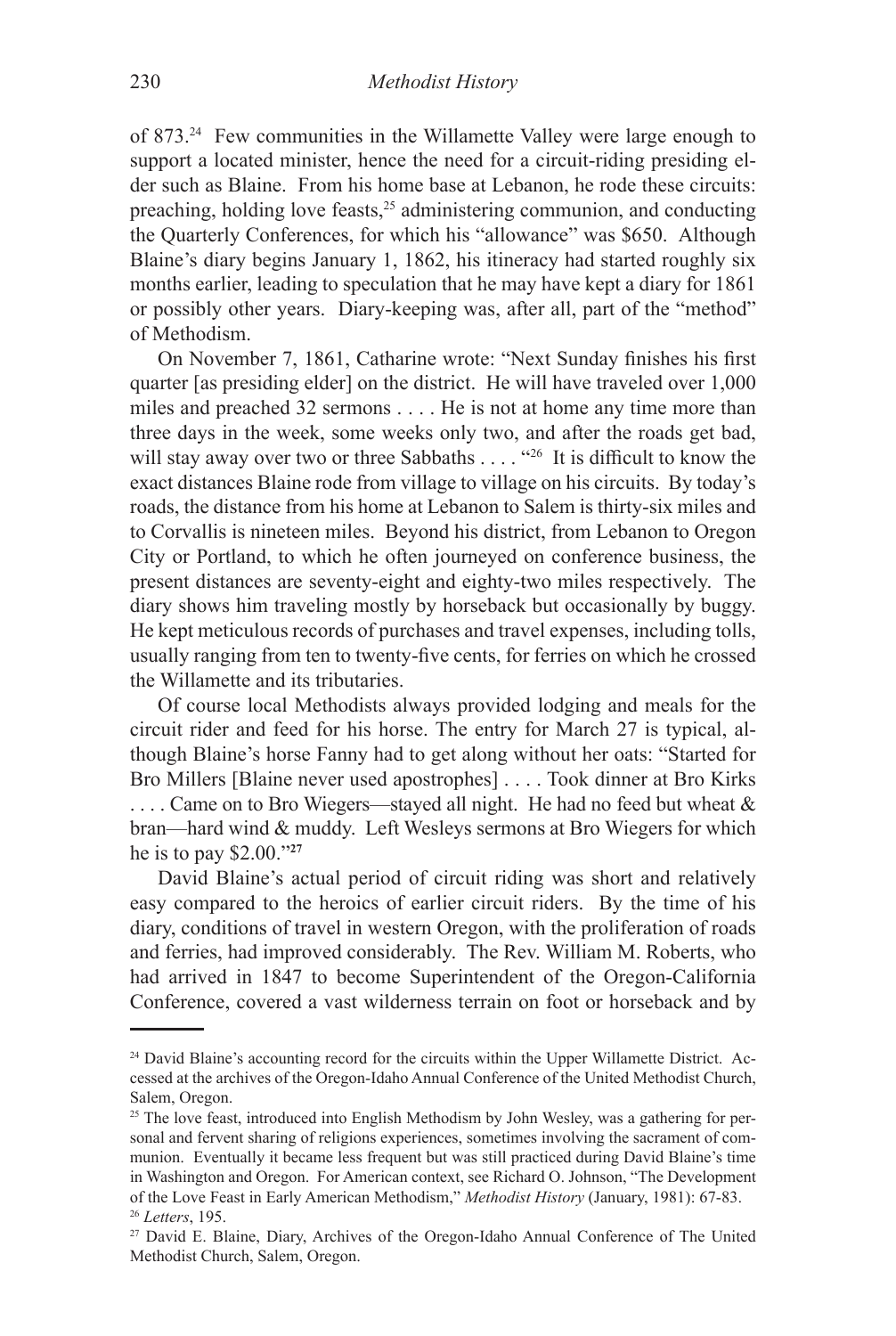THESDAY, JANUARY 28, 1802. Martid to so to Pro<br>North Stair, Indicaty<br>Main sville . It as fair as all day - bury cold and<br>travelling difficult - stopped<br>with Bus without & Hock Snow & inches duf Cold- and going so be I concluded to come fan chamaled to come the the day of the day of the same of the same of the said , so Morked a mathing a word<br>Ilad - Merit of the day.<br>Herebeth Rail Paid me

David E. Blaine, Pocket Diary (January 28-30, 1862). Image courtesy of Willamette University Archives and Special Collections, Salem, Oregon.

canoe. His feats of circuit riding over many years eventually rivaled those of John Wesley in England and of Francis Asbury on the Eastern American frontier.<sup>28</sup> Another intrepid circuit rider was the Rev. Thomas Fletcher Royal, who rode circuits first in Illinois, then in Oregon, to which he was transferred in 1853. A photograph shows him at age ninety, "52 years an itinerant, packing his saddle bags for his last trip."29 David E. Blaine made no claims to being in that league.

Yet he experienced difficulties enough. It was Blaine's bad luck that the period of his itineracy had the worst weather in decades. The autumn saw disastrous flooding of the Columbia and Willamette, followed by a winter during which even these mighty rivers froze. Both the floods and the severe winter resulted in much loss of livestock and even human life. Thomas H. Pearne, editor of the *Pacific Christian Advocate*, wrote to the *Christian Advocate and Journal* on January 14, 1862, (published March 20), describing the flood, which "has swept over this entire coast, causing great destruction of property and loss of life. The water was higher than was ever known before since Oregon was settled by the whites. . . . A million of dollars will not cover the damage wrought by this flood . . . . Fully one-fourth of the stock

<sup>28</sup> *William Roberts, Circuit Riding Superintendent of the Oregon-California Mission Conference, 1847-1853* (Compiled by the Commissions on Archives and History of the California-Nevada, Oregon-Idaho, and the Pacific Northwest Conferences of the United Methodist Church, 2004). See also Elizabeth M. Smith, "William Roberts, Circuit Rider of the Far West," *Methodist History* 20.2 (January, 1982): 60-74.

<sup>29</sup> William Wallace Youngson, *Swinging Portals: An Historical Account of One Hundred Years of Religious Activity in Oregon and its Influence on the West* (Portland: by the author, 1948), 178.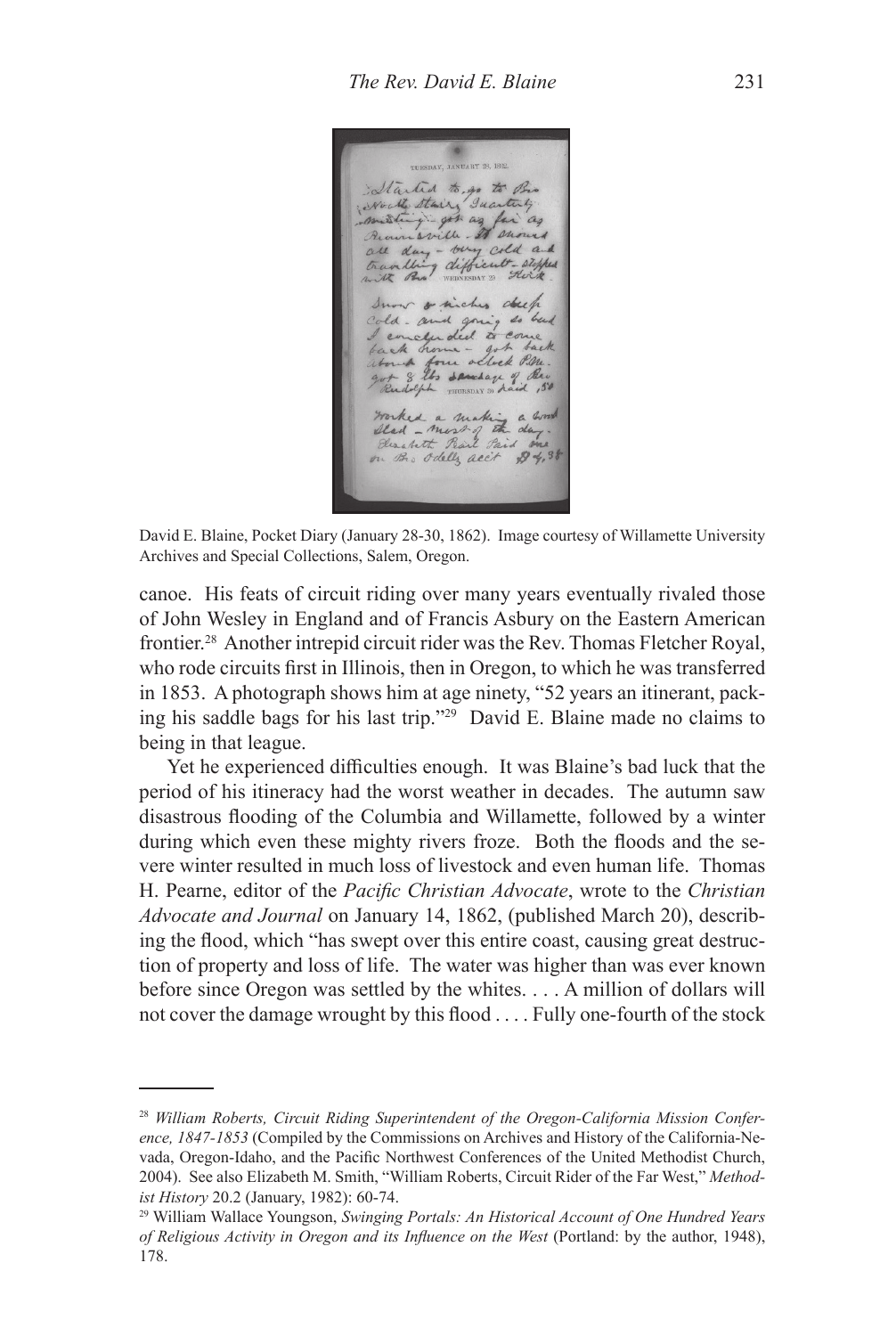was swept away by the flood . . . . "<sup>30</sup> Such diary entries as January 16, 1862, show the winter conditions with which Blaine contended: "Met Marshall returning because the river was too frozen to cross . . ." and January 29, "Snow 8 inches deep—cold—and going so bad I concluded to come back home . . . ." On March 7, "Left home for Corvallis. Rode through the most pitiless storm of the season."**<sup>31</sup>**

References in the diary to family matters are understandably short. Fortunately, the letters fill in many gaps. An example is the letter David Blaine wrote to "Mother Paine" two days after the birth he had recorded in the diary on Sunday, April 27:

About 4 ½ o'clock in the morning wife wakened me from sweet slumber and said she thought I had better get up and milk and do my other chores, so that I might be ready to wait upon her. I made a fire and laid down till five; then milked, etc. and about 5 ½ stepped across the street and invited Dr. Ballard, our nearest neighbor, and wife if they would be so kind as to come over and stay with Mrs. Blain [the spelling used in both the diary and the letter] until I could run uptown and invite one or two of our neighbor ladies to come down . . . . This done, I hastened home and had been back but a few minutes when I was presented with a handsome fat, lively, wide awake, bouncing boy, weighing  $9 \frac{1}{2}$  pounds. Of course I was very thankful and some tickled. Johnny got up and could not believe the news about the baby, but was very much pleased with the idea. He went out of doors and came in very soon, exclaiming: "Pa, Fanny has got a little colt; come out, Pa, and see how nice it is."<sup>32</sup>

To add to the excitement of the birth of Blaine's son that previous busy Sunday, the diary had recorded the birth of a colt to his horse: "Fanny brought forth her first born about the same time. Both offspring and mothers remarkably smart and fine. No preaching at Lebanon."33 Six-year-old Johnny seems to have been unaware that either baby was coming. His new little brother was later named Edward Linn.

One of the strengths of the diary is its wealth of personal names: clergy colleagues, Methodist laymen, homesteaders, merchants, etc. of the Willamette Valley. It provides a roster of important ministers in the Oregon Conference. Appearing often in the diary are such stalwarts as William Roberts, Thomas H. Pearne, Alvan Waller, Calvin S. Kingsley, Harvey K. Hines, William Odell, Isaac D. Driver, and Josiah Parrish.<sup>34</sup> Even the renowned Bishop Matthew Simpson, who came out from the East to preside at the 1862 Oregon Conference, is mentioned.

<sup>30</sup> Thomas H. Pearne, "Letter from Oregon," *Christian Advocate and Journal* 38.12 (March 20, 1862): 90.

<sup>&</sup>lt;sup>31</sup> David E. Blaine, Diary, Archives of the Oregon-Idaho Annual Conference of The United Methodist Church, Salem, Oregon.

<sup>32</sup> *Letters*, 200.

<sup>33</sup> David E. Blaine, Diary, Archives of the Oregon-Idaho Annual Conference of The United Methodist Church, Salem, Oregon.

<sup>&</sup>lt;sup>34</sup> Identification of many people mentioned in the diary only by last name was made possible through such sources as Thomas Yarnes, *A History of Oregon Methodism* (Printed by the Parthenon Press for the Oregon Methodist Conference Historical Society, 1957). In addition, files on clergy at the Oregon Annual Conference Archives in Salem, as well as the resources of local libraries and historical societies were of great help in identifying names.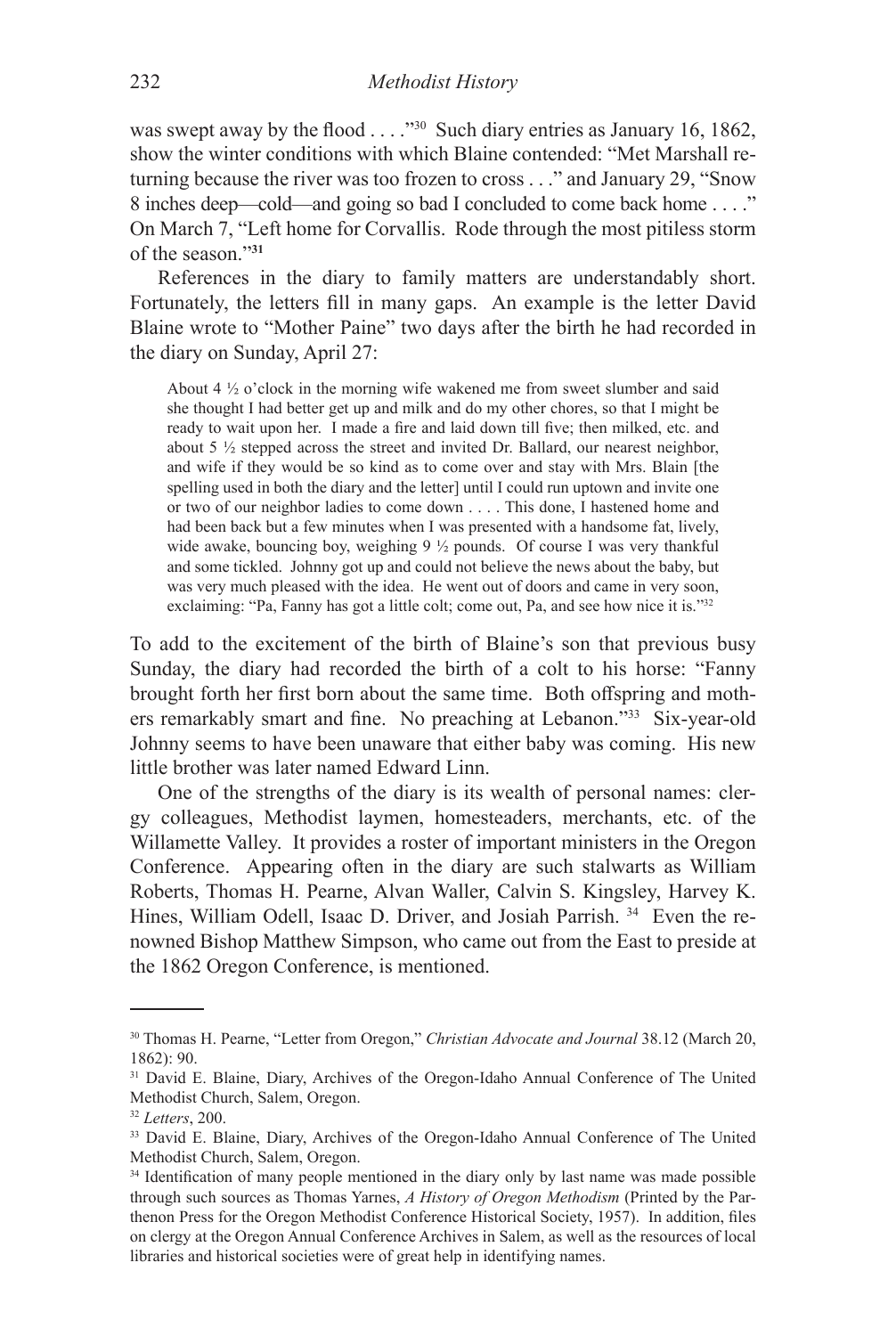Mout over to the Reevey School.<br>house Marc on more to have D.M.<br>with Pro starr - The mather clear with monday - me wearner can<br>I cold - Breached at 11 other &<br>held Ir: Cour - Wout home with SUNDAY & Love. feast at 10 AM. Reached at 112 & administered the Sacran Took dinner with Bro & Keny re in the Typhord fever in the Country ed cash  $8850$ no Bateman in the morning culled on E. Keeny got our horses at the Starry fed My house - Called Pro Dral. Dunn on home-Cule Deal wound on home to

David E. Blaine, Pocket Diary (January 4-6, 1862). Image courtesy of Willamette University Archives and Special Collections, Salem, Oregon.

In addition to these distinguished ministers, the diary refers often to the licensed local lay preachers who lacked the educational and other qualifications to become fully ordained elders such as David Blaine. Many of the small communities in the Willamette Valley relied on them to conduct worship and classes, supplemented by periodic visits of the presiding elder. The local preacher at Lebanon, where the Blaines were based, was Morgan Rudolph. Of him, the ever forthright Catharine wrote: "Brother Rudolph, local preacher, preached, or tried to. It always tires me so to hear him, it is such hard work for him to get off what he wants to say."<sup>35</sup>

Another typical local preacher mentioned often in the diary was Joseph Pearl, a prosperous farmer in the Brownsville area who had come from Missouri by covered wagon in 1852. He was licensed as a local preacher in 1860. Like many Willamette Valley Methodists, he was also a strong advocate of education and a zealous temperance worker. By the time David Blaine was staying with him off and on in 1862, he had seven children. One wonders where there was room to host the presiding elder (eventually there would be eleven). By 1878, Pearl was farming 730 acres at nearby Halsey and was partner in the Halsey Store and Warehouse Company. The hospitable and prosperous family was by then residing in "one of the best houses" in Halsey.36

The diary entry for Sunday, January 5, is typical in its variety of references: "Love feast at 10 AM. Preached at 11 & administered the Sacrament. Took dinner with Bro. E. Keeney. Bro Van Winkle taken sick last evening with typhoid fever. Bro Starr preached in the evening. We both went home

<sup>35</sup> *Letters*, 191.

<sup>36</sup> Edgar Williams & Co., *Illustrated Historical Atlas Map of Marion and Linn Counties, Oregon* (San Francisco, 1878), 54.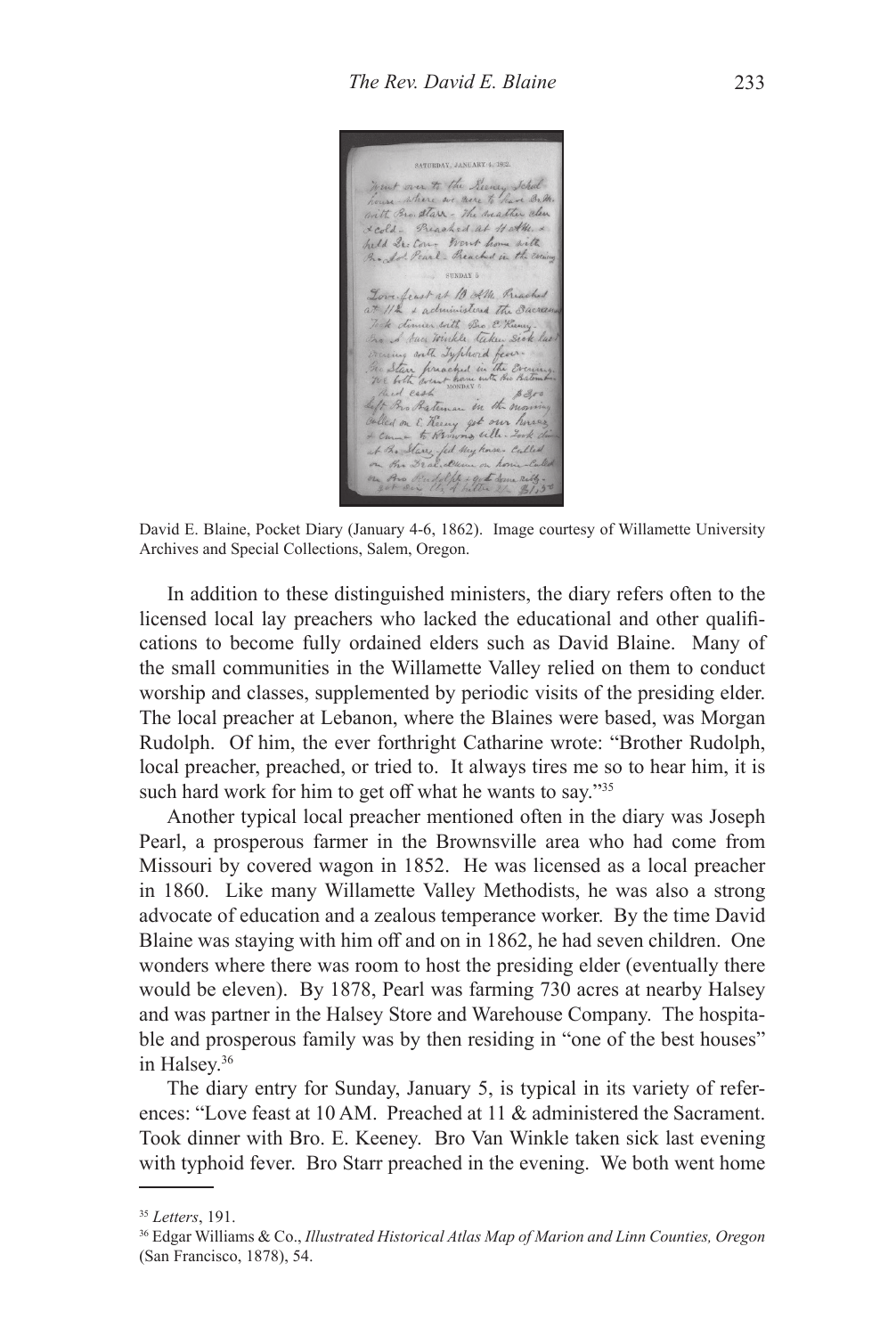with Bro Bateman. Recd cash \$3.00."<sup>37</sup> In Oregon, the love feast was usually held on the Sunday following the Saturday quarterly conference. Methodist layman Elias Keeney was an especially enterprising pioneer: Indian fighter, California Gold Rush participant, wagon master, and successful stockman. Like many other young men who arrived in the Willamette Valley during the 1840s, he soon left for the California gold fields. He then returned home to Missouri and purchased cattle with his gold earnings. From there, in 1851, he captained a wagon train to Brownsville, bringing a herd of 300, the foundation of his future prosperity.<sup>38</sup> The diary often mentioned typhoid. Other diseases Blaine encountered in Oregon were dysentery, bilious fever, cholera, ague, whooping cough, and "consumption." On April 23, Johnny was vaccinated.

The diary and letters continue to reveal the Blaines' attitudes toward the Northwest's original inhabitants. On April 9, David wrote: ". . . Paid squaw for washing 1.00."39 While in Seattle, Catharine already had experimented unsuccessfully with using Indian women for domestic chores, reporting to her mother: "You talk about the stupidity and awkwardness of the Irish. You ought to have to do with our Indians and then you would know what these words mean."<sup>40</sup> Yet the diary and letters show that Catharine continued to employ Indian women in Oregon, apparently with greater satisfaction than in Seattle. Given Blaine's salary of \$650 per year, the payment of \$1.00 for a day of laundry seems fair, perhaps even generous.

Other attitudes are revealed in the diary and letters, especially regarding the pre-Civil War slavery question in Oregon. Both Blaines were ardent abolitionists and supporters of the Union. During the run-up to the Civil War, they feared the influx of Southerners would result in Oregon's becoming a slave state. Factors leading up to the Civil War had been present in Oregon for some time.<sup>41</sup> Like several other large Protestant denominations, the Methodists had split over the issue of slavery. In 1844, the Methodist Episcopal Church, South, organized as a separate body. Many of these Southern Methodists made their way to the Northwest, as did non-Methodist Southerners. The Methodist Episcopal Church, South, officially entered Oregon in 1858 at the instigation of the Rev. James Stuart of the California Conference, brother of the famous Confederate general Jeb Stuart.<sup>42</sup>

The Blaines's abolitionist views and fears are evident in the letters. David wrote from Portland on July 28, 1856:

<sup>&</sup>lt;sup>37</sup> David E. Blaine, Diary, Archives of the Oregon-Idaho Annual Conference of The United Methodist Church, Salem, Oregon.

<sup>38</sup> Mona Heiler Waibel, "The Pioneer Keeney Family." http://www.oregonpioneers.com/KeeneyFamily.htm.

<sup>39</sup> David E. Blaine, Diary, Archives of the Oregon-Idaho Annual Conference of The United Methodist Church, Salem, Oregon.

<sup>40</sup> *Letters*, 55.

<sup>41</sup> Stacey L. Smith, "Oregon's Civil War: The Troubled Legacy of Emancipation in the Pacific Northwest," *Oregon Historical Quarterly* 115.2 (Summer, 2014): 154-173.

<sup>42</sup> H. S. Shangle, *Historical Sketch of the Methodist Episcopal Church, South in Oregon* (Milton, Oregon, 1941).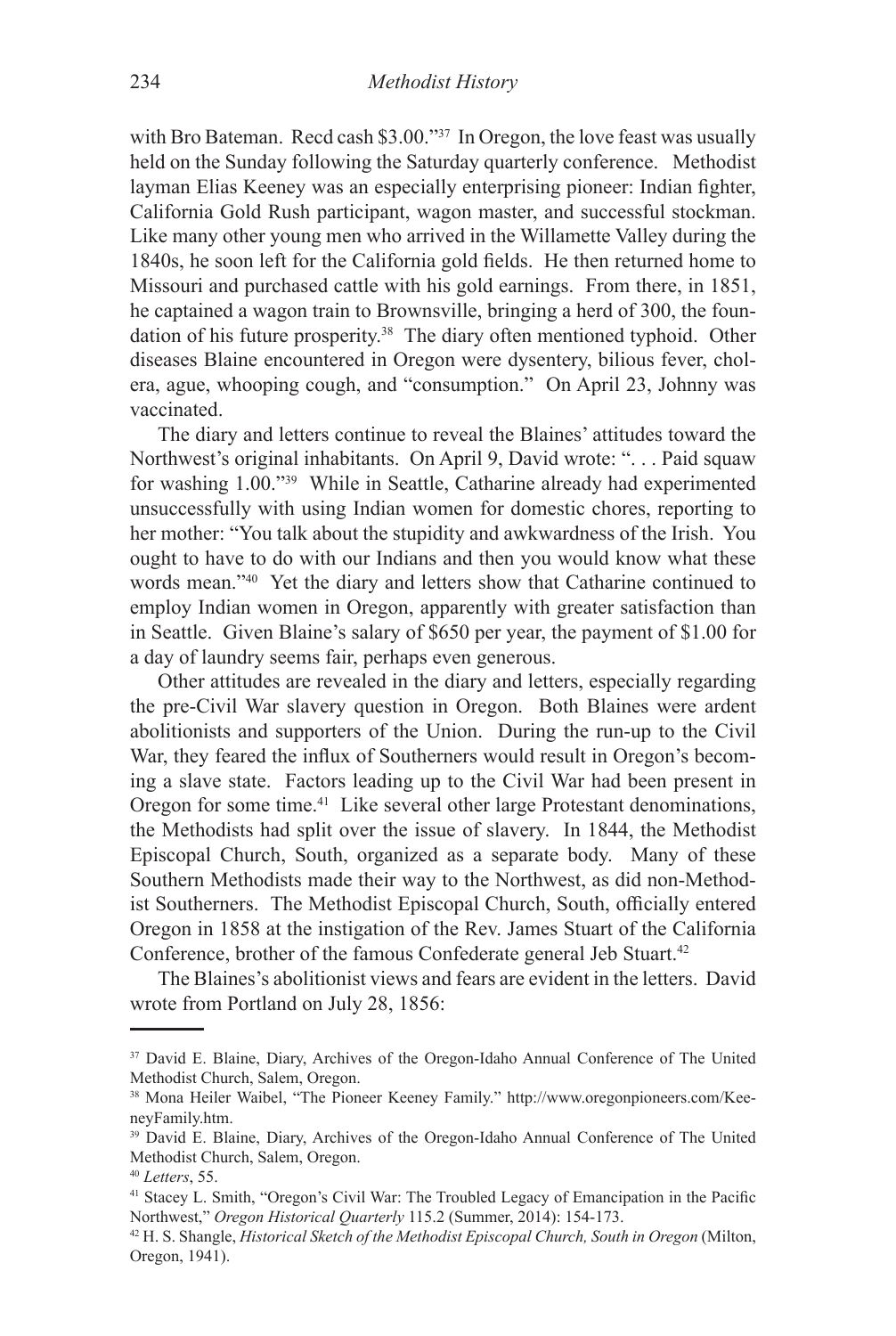I am very well assured that were the question of slavery or no slavery submitted to the people of Oregon today slavery would be admitted here. We have a large population from the southern states, the people here have large claims and cannot hire help to cultivate them, and a great many of them have had Indian slaves until now, and are too abominably lazy to work hard themselves. So you see they are just ripe for the introduction of slave labor*. 43*

This mention of Indian slavery is interesting. The coastal Indians from farther north traditionally conducted raids by which they acquired slaves for their own use and to sell.<sup>44</sup> Blaine's statement that many of the farmers from the South "have had Indian slaves until now" would indicate that the practice had ceased, leaving a labor vacuum to be filled, he feared, by black slavery. Oregon's state constitutional convention in 1857 left the slavery question to a popular vote, with the result that approximately one third of the voters (white males) supported the right of slaveholders to bring their slaves into Oregon. Although the anti-slavery forces prevailed, the size of the pro-slavery vote shows the fears of the Blaines to have been quite justified.

Once the Civil War began, the only reference in the diary to Oregon's military involvement occurred on Sunday, July 20, when Blaine "Preached to Captain Drews company of volunteers at 5 PM."<sup>45</sup> This was the First Oregon Cavalry formed during the winter of 1861-1862 under command of Charles Stewart Drew.<sup>46</sup> The civilian pro-Union advocates held large rallies. On June 6, 1861, Catharine wrote:

I did not wash last week in consequence of our going to Albany to attend a Union Mass Meeting. These meetings are being held all through the country. We had one here two weeks ago. Sister Odell [Elizabeth Thurston Odell, teacher at Santiam Academy and wife of the principal, William Odell], in behalf of the ladies of Lebanon, presented the American flag, which was hoisted amid cheers. Speeches were made. The affair at Albany was grand, but would have been much more interesting if the weather had been more favorable. It rained & blew all day: notwithstanding that, the feeling was intense; about 3,000 people were in attendance, thus manifesting that their love for the Union was not merely fair weather sentiment.<sup>47</sup>

The diary shows farming as essential to supplying the needs of the Blaine family. David plowed, planted, weeded, cut wood, hauled manure, milked the cow, kept bees, and raised livestock to sell and butchered some for family use and sale. The list of produce he grew in the fertile Willamette Valley soil includes corn, parsnips, beets, squash, melons, potatoes, beans, tomatoes, apples, etc.On Friday, April 18, Blaine "Got oxen of Mr. Kees & hauled manure." On April 19, "Quarterly meeting at Lebanon. Preached at 11 AM & in the evening. Bro Lewis stayed with us over night. Sent Bro Odell \$5.00 paid next Friday." On Sunday, April 20, "Had a good love feast. Preached

<sup>43</sup> *Letters,* 133.

<sup>44</sup> Robert H. Ruby, *Indian Slavery in the Pacific Northwest* (Spokane, WA: A. H. Clark Co., 1993).

<sup>45</sup> David E. Blaine, Diary, Archives of the Oregon-Idaho Annual Conference of The United Methodist Church, Salem, Oregon.

<sup>46</sup> Connie Hopkins Battaile, *The Oregon Book* (Newport, OR: Saddle Mountain Press, 1998).

<sup>47</sup> *Letters*, 186-187. In the 1963 publication, this letter is misdated 1860.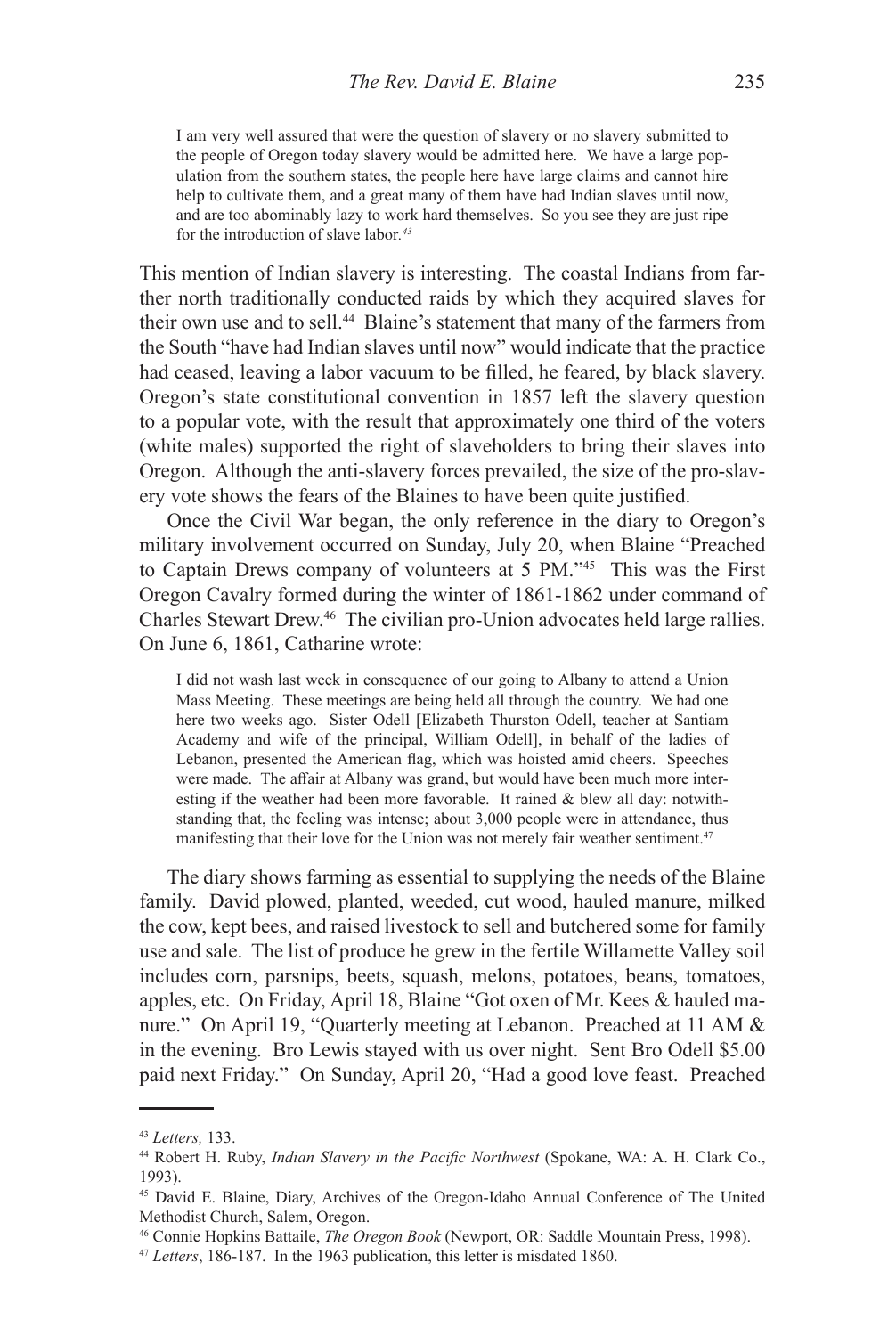at 11 AM. Bro Lewis preached at 4 PM. Collection 9.82. Cash paid to collection. 25. Cash to misc (?) collection. 5.00. Amount of misc (?) collection 8.00." On Monday, April 21: "Hauled the rest of barn manure and the chip manure with Mr. Kees' oxen."<sup>48</sup> A weekend quarterly meeting and love feast, tucked between the two days of hauling manure, show the mixture of tasks Blaine performed with no apparent sense of incongruity.

Of particular interest are the camp meetings mentioned in the diary and letters. Annual camp meetings had long been a feature of eighteenth and nineteenth-century American Protestantism, serving a social as well as religious function. The Methodists who settled in the Willamette Valley brought this tradition from their home states. The diary does not give the exact location of the 1862 camp meeting, but it was probably not the historic Methodist campground founded in 1851 by the Belknap family and their neighbors who had formed a Methodist community called the Bellfountain Settlement in what is now Benton County. In fact, Catharine's letter of June 6, 1861, mentions that the camp meeting is "on this circuit, at Roberts Bridge, about 10 miles from here."49 There is, in fact, a Roberts Road that crosses the Calapooya River in Linn County near Lebanon. The Belknap Camp Meeting was in Benton County.

Even though probably not the location mentioned in the diary and letters, the Bellknap Camp Meeting continued during and well beyond David Blaine's time in Oregon and is the best documented camp meeting in the Willamette Valley.<sup>50</sup> Descriptions of it are relevant to the Oregon camp meeting in general. The *Oregon Inventory of Historic Properties* describes it as follows:

From 1851 until the turn of the century, camp meetings were held in this location each year during the week between the last Sunday in June and the first Sunday in July [between haying and harvesting]. The wide, level space above the "amphitheater" slope provided a place to set up tents and room for the horses to be stabled.<sup>51</sup>

In fact, by 1863, the Methodist Episcopal Church in Oregon owned eight camp grounds valued at \$1750.52

On May 4, 1861, the then presiding elder of the Upper Willamette District, Harvey K. Hines, had announced in *Pacific Christian Advocate* that there would be a camp meeting for the central part of the district, encompassing

<sup>48</sup> David E. Blaine, Diary, Archives of the Oregon-Idaho Annual Conference of The United Methodist Church, Salem, Oregon.

<sup>49</sup> *Letters*, 187.

<sup>&</sup>lt;sup>50</sup> For a colorful, detailed account of the Belknap Camp Meetings over several years, see Ketturah Belknap, "Ketturah Belknap's Chronicle of the Bellfountain Settlement," edited by Robert Moulton Gatke, *Oregon Historical Quarterly* 38.3 (September, 1937): 265-299, also her *On Her Way Rejoicing: Keturah Belknap's Chronicles*, edited by Charlotte and John Hook (Salem, OR: Commission on Archives and History Oregon-Idaho Conference, United Methodist Church, 1993).

<sup>51</sup> http://www.co.benton.or.us/cd/historic\_resources/documents/hrc474.pdf.

<sup>52</sup> Robert Norton Peters, *From Sect to Church: A Study in the Permutation of Methodism on the Oregon Frontier* (Doctoral dissertation, University of Washington, 1973) 191.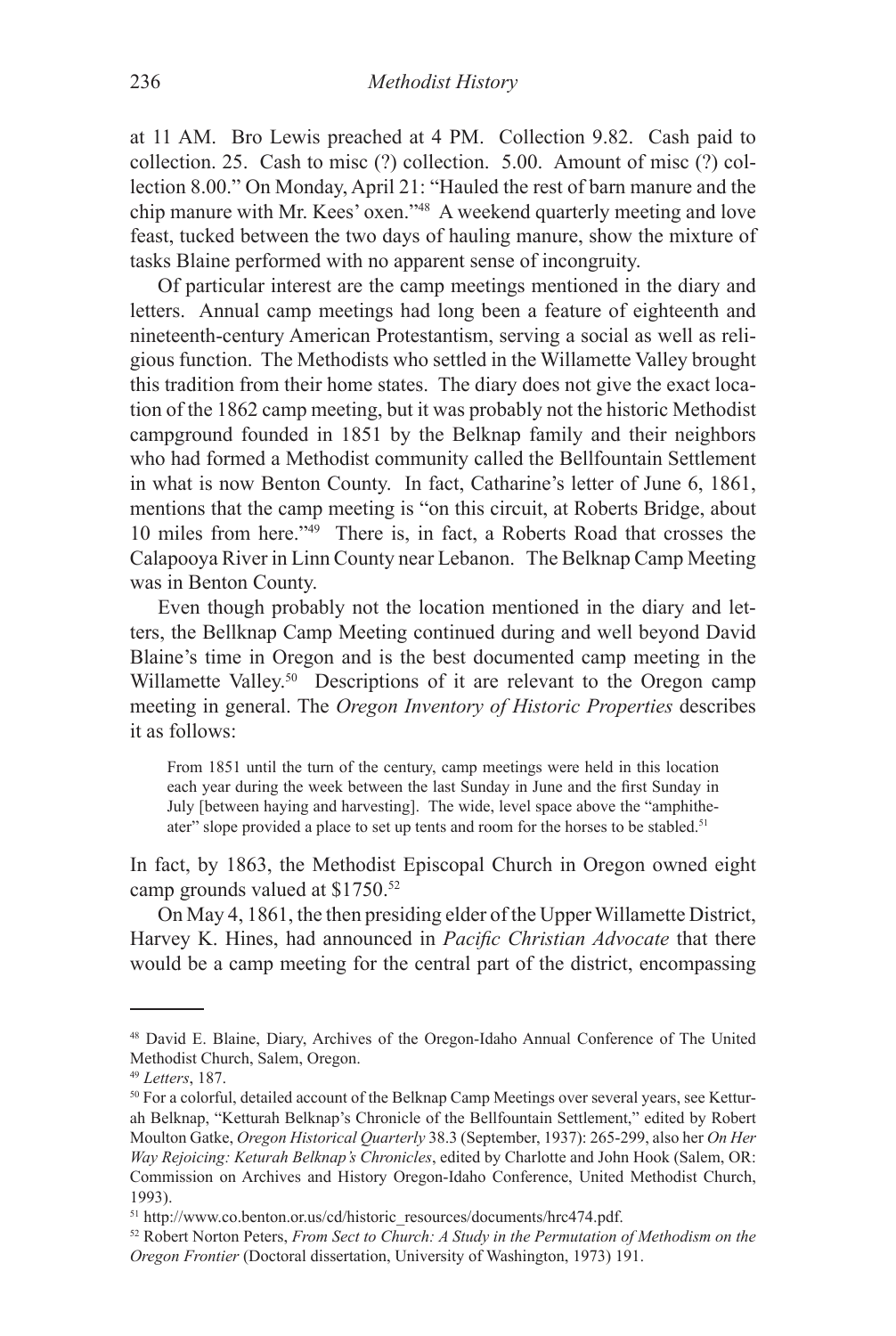the towns of Albany, Lebanon, and Corvallis and surrounding countryside.<sup>53</sup> This is undoubtedly the camp meeting described in Catharine Blaine's letter of July 14, 1861:

The meeting lasted from Thursday, the 17<sup>th</sup> of June, till Monday, the 8<sup>th</sup> of July, holding over two Sabbaths. It is said to have been the greatest meeting ever held in Oregon. The attendance on the Sabbaths was not far from 2,000 people; during the week there were from 100 to 500 on the grounds all the time. This may not seem large numbers to you, but when you remember how few people there are here compared to the number with you, it will seem large. It was 10 miles from any town, Corvallis and Albany being the nearest, and neither have over 500 inhabitants. There was the most perfect order and good behavior, nothing that would have excited remark in a church; about 75 of the number professed conversion.<sup>54</sup>

The comment about perfect order no doubt relates to camp meetings in Catharine's home state of New York, during which some participants ran around, jumped, shouted, or even fell into catatonic states. The more staid Methodists did not approve of such overt manifestations of religious fervor. As plans were being made for the big Sunday service at the original 1851 Belknap Camp Meeting, Ketturah Belknap reported concerns about possible disorder, ". . . [T]hen the suggestion was made that they pick their men to pray, not have the long-winded ones, nor them that were too full of the Holy Ghost, for they would start Aunt Liza and she would take the Campground and spoil it all."<sup>55</sup>

The *Journal of the Quarterly Conferences of the Methodist Episcopal Church of the Calapooya-Brownsville Circuit, 1857-1881*, contains an interesting item in the minutes for the quarterly conference held on April 12, 1862 at Brownsville, D. E. Blain, Presiding: "The question of holding a camp meeting was taken up and moved that we have a camp meeting to commence on Thursday, June 26, motion carried, and that it be held on the claim of Elias Keeney or as near his place as ground can be secured: carried."<sup>56</sup> It is unclear if the plan was implemented. The Keeney claim was near Brownsville, and, as seen in the diary, the 1862 camp meeting was near Corvallis.

Blaine's diary contains brief but illuminating notes on the 1862 camp meeting, regardless of its location. On June 26, he ". . . Went on to Corvallis . . . ." On June 27, Blaine "Came on to campground." On June 28: "Prayer meeting in the morning. Good. Bro Powell preached at 11 AM. Bro T. B. Sanderson at 3 PM. Bro Alvin [*sic*] Waller at 7 PM. Good meeting after sermons. Several forward soon converted Christians. Greatly blessed." On Sunday June 29: "Love feast in the morning. Bro Roberts preached at 11 AM" [This was the Rev. William Roberts, the renowned superintendent and circuit rider previously mentioned. The other preachers were also distin-

<sup>53</sup> Peters, 193.

<sup>54</sup> *Letters*, 190.

<sup>55</sup> Belknap, *On Her Way*, 48.

<sup>56</sup> *Journal of the Quarterly Conferences of the Methodist Episcopal Church of the Calapooya-Brownsville Circuit, 1857-1881*, unpaged. Accessed in the archives of the Oregon Annual Conference of the United Methodist Church.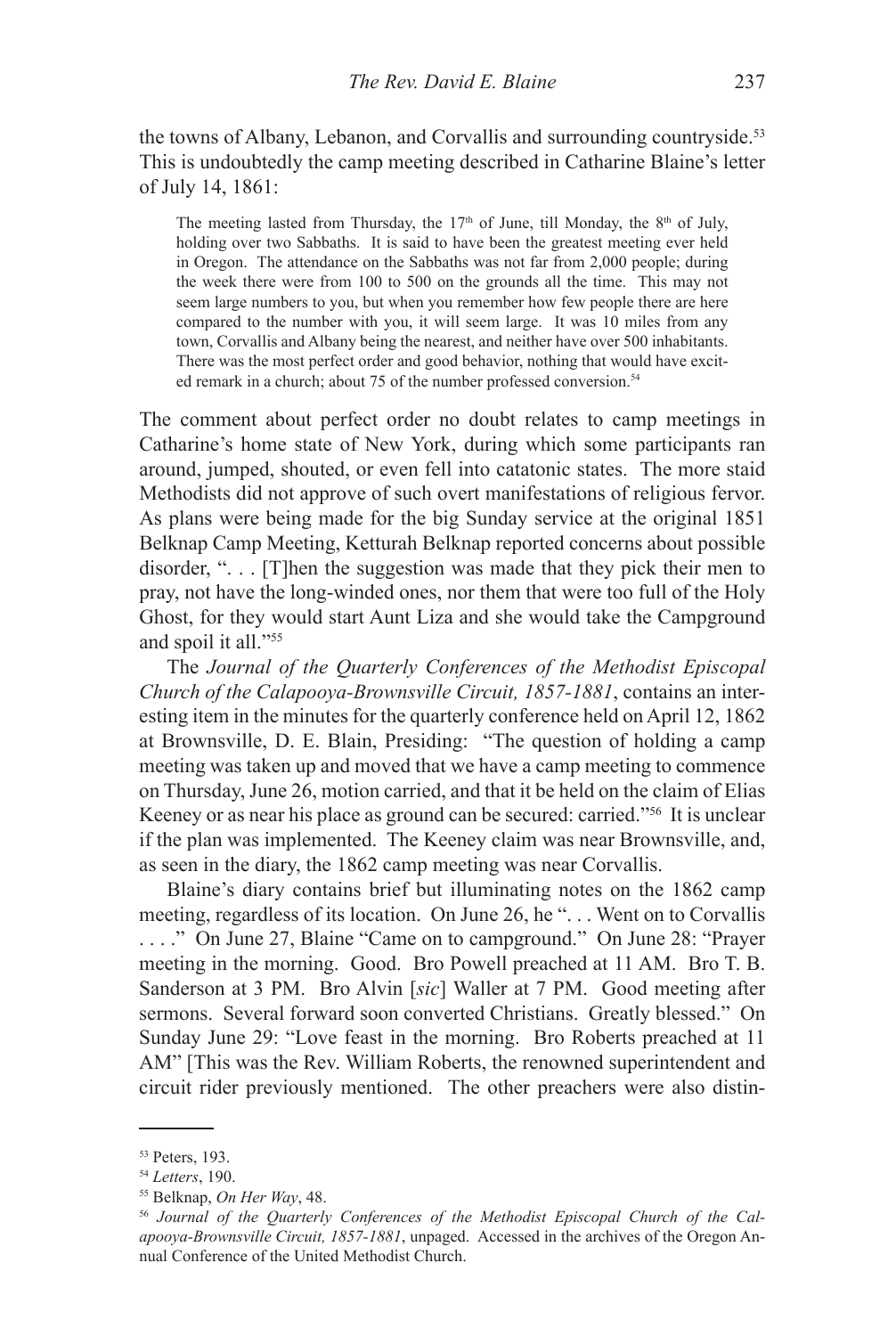guished members of the conference]. "Bro I. D. Driver at 3 PM; Bro W. S. Lewis at 7 PM. Congregation large. The meeting very good after sermons. Some converted. Bro Lewis lost his watch." On July 1: "Love feast, sacrament & baptisms. Bro P. Starr preached at 3 PM . . . . Having lost Fanny from the pasture I started to hunt her—went to Lebanon in search" [Fanny had wandered home, but Blaine found her the next day]. On July 3 he noted, "Rainy morning. Most of the tent folks went home . . . ."57

The next major event for Blaine was the Oregon Annual Conference for 1862, held at Vancouver, Washington Territory, August 6-13, with Bishop Matthew Simpson presiding.<sup>58</sup> Washington Territory was still part of the Oregon Conference at that time, hence Blaine's travel to Vancouver. The diary entries are disappointingly scant. However, some startling information appears on August 13: "Came to Portland on the Express. Paid over to Bro Kingsley conference Missionary Money \$880.00 including two drafts for Upper Will. Dist. Each 68.50."The Conference *Minutes* list Blaine and four others, including C. S. Kingsley, who had presided at the 1861 conference, as being on the committee on missions. In the diary entry of August 25, Blaine identifies himself as missionary treasurer ("wrote up the missionary treasurers book"), which would account for his being the courier for all that cash.59

On Monday, August 11, at the Oregon Annual Conference, Blaine requested and was granted a leave of absence, yet he does not even mention it in his diary. In September, he made a trip to Seattle to check on property he had purchased and touch base there with his old friends, the founders of the city. The trip from Lebanon to Seattle and back was typically difficult, involving travel by horseback, on foot, by canoe and small steamboat, sometimes camping on the beach on the islands of Puget Sound. On Sunday, September 14: "Preached at Seattle—two sermons. Had a good time in our little church, the result of my labors years ago" [The Little White Church he had built in 1855]. The next day," Stayed overnight with D. Denny. Took a walk around with Yesler—to my land got of Maynard."<sup>60</sup>David Denny was a member of the Denny party that first set foot on what became downtown Seattle. The Methodist Denny family helped to found the Little White Church. Henry Yesler started the first sawmill in Seattle, and David (Doc) Maynard, was Seattle's first physician, an entrepreneur, Indian agent, and one of the settlers who platted Seattle.

During the remaining months of 1862, the diary shows Blaine preach-

<sup>57</sup> David E. Blaine, Diary, Archives of the Oregon-Idaho Annual Conference of The United Methodist Church, Salem, Oregon.

<sup>58</sup> *Oregon Annual Conference of the Methodist Episcopal Church,* Tenth Session (Portland, OR: Advocate Press, 1862). Bishop Simpson reported on the Oregon Conference in *Christian Advocate and Journal* 37.38 (September 18, 1862): 297.

<sup>59</sup> David E. Blaine, Diary, Archives of the Oregon-Idaho Annual Conference of The United Methodist Church, Salem, Oregon.

<sup>60</sup> David E. Blaine, Diary, Archives of the Oregon-Idaho Annual Conference of The United Methodist Church, Salem, Oregon.